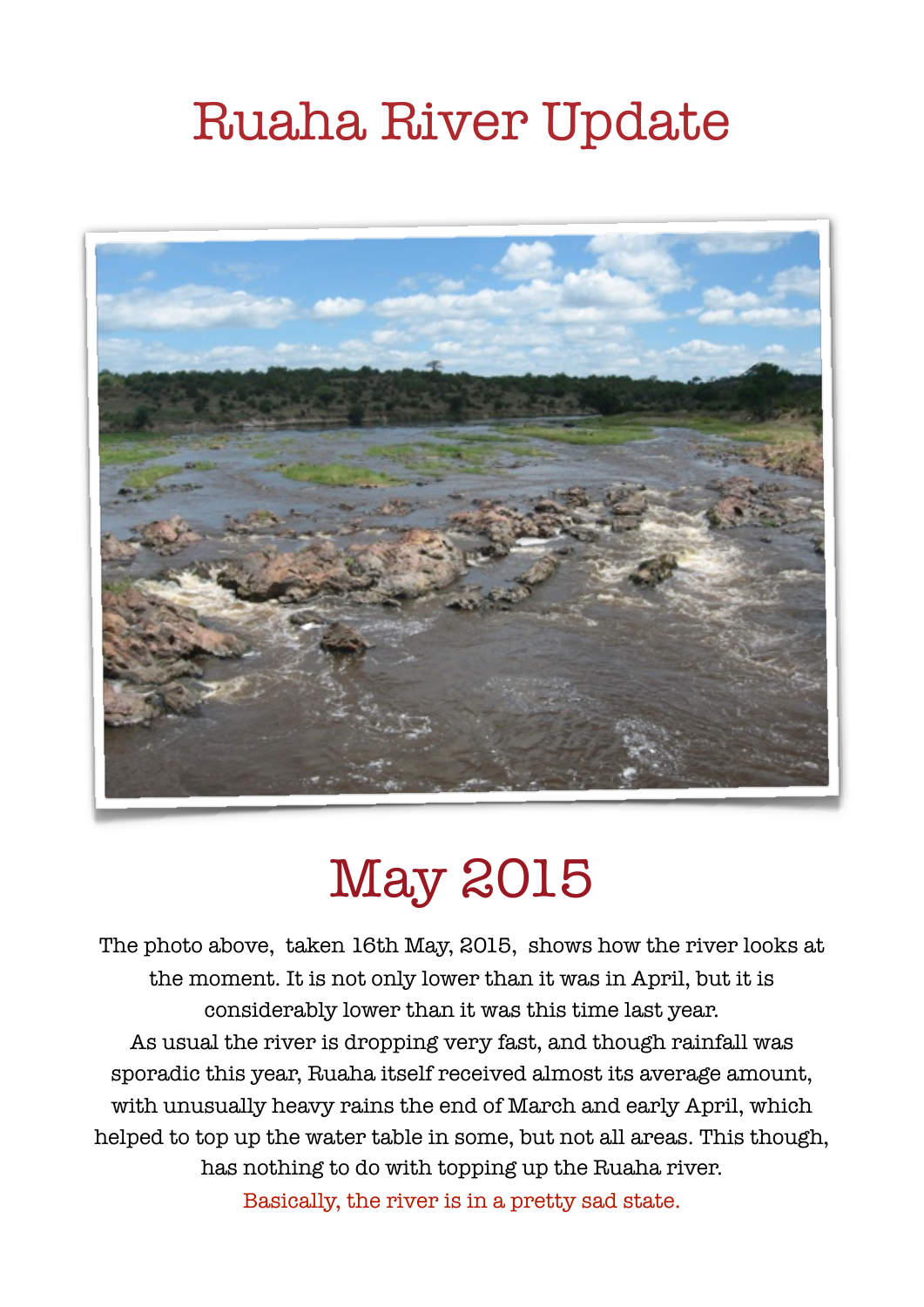### Monthly comparisons



**March 18th, 2015 Ibuguziwa** For March the river is horribly low. Whilst we can say the rains up to this point were poor, it is still no excuse for the low flow



**March 15th 2014, Ibuguziwa**  Whilst the comparison to last year does not look that drastic, notice how the grassy islands are much more plentiful this year.



#### **April 20th 2015, my old camp**

It is far more obvious in this setting to see how much lower the flow of the river is this year as opposed to last year. It is very distressing to see how each year it gets worse.



**April 3rd 2014, my old camp** This is how well the river looked at

the same spot this time last year. Bare in mind that we had excessive rain in 2014. However, having monitored the river for 21 years this is still much lower than it should be.